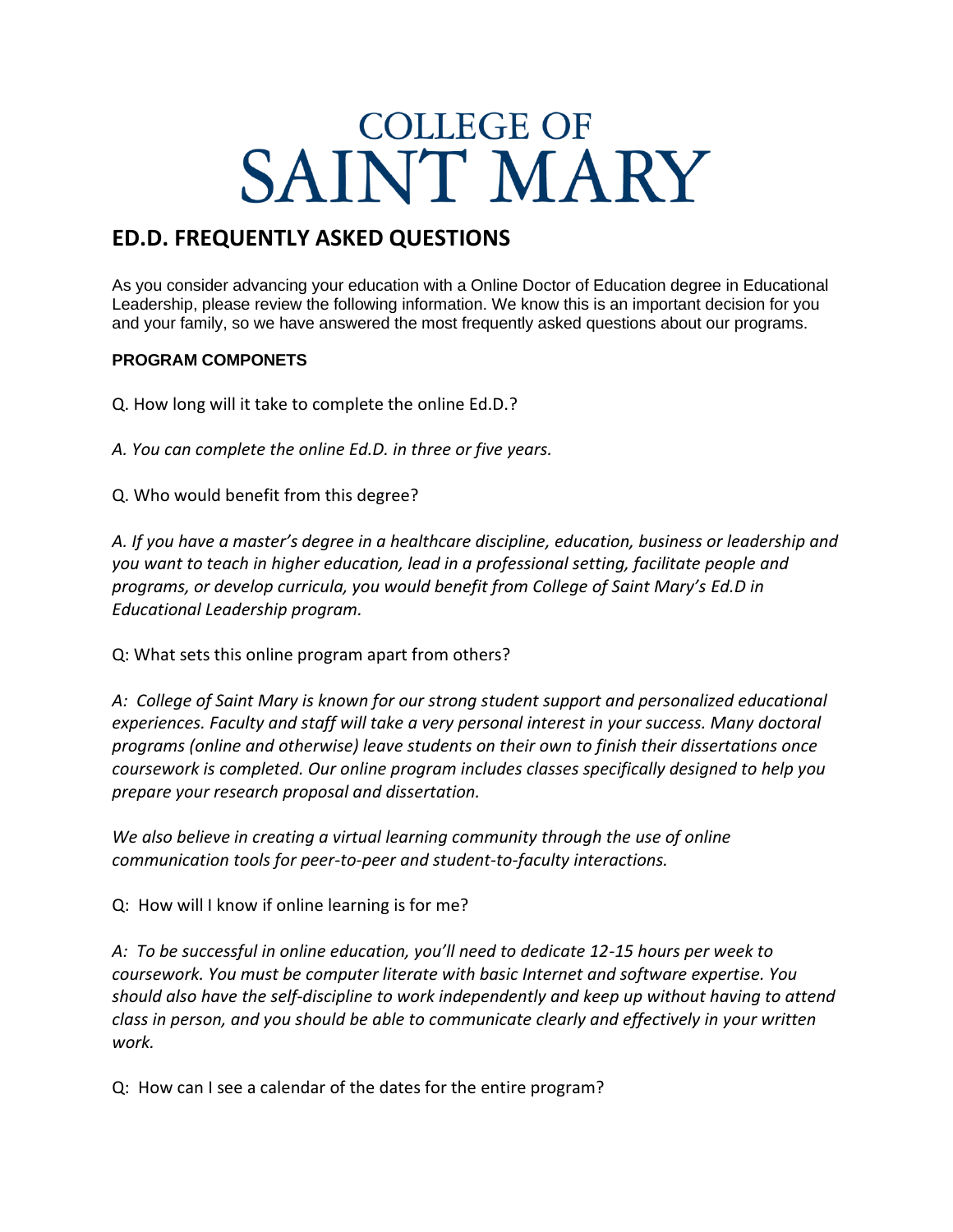*A: This information is shown in the [3-year](https://www.csm.edu/academics/education/doctor-education-educational-leadership-3-year-program) and [5-year](https://www.csm.edu/academics/education/doctor-education-educational-leadership-5-year-program) course program of study*.

Q: How long are the courses?

*A: Most courses last 8 weeks and the courses are offered in two sessions during the fall and spring courses. There are two courses that will take 16-weeks (Dissertation Readings and the Dissertation class).*

Q: Can I pursue this program part time?

*A: Yes, we have a 5-year option that will allow you to take between 3-4 credit hours per semester.*

Q: How many credits is the degree?

*A: The degree is 87 credits but you may transfer in up to 36 credits from your master's degree. The credit load each semester is between 4 and 7 credits for the 3-year program and 3-4 credits for the 5-year program.*

#### **TECHNOLOGY REQUIREMENTS**

Q: What kind of technology do I need to participate in this program?

*A: You will need Internet connection, a webcam and Microsoft Office. Our campus also uses the CANVAS Learning Management System. [See the technology requirements.](https://www.csm.edu/sites/default/files/IT_Information.pdf) In addition, some of our instructors may use VidGrid, which is a video and screen capture software package. Finally, your instructors will use Zoom, a synchronous software.* 

Q: What is a synchronous communication platform, and why is it helpful?

*A: CSM uses web-based programs called Canvas Conference and Zoom that allow you to talk to your instructor and members of your class. You can also share documents for group work. You will be trained on these during the Ed.D. online orientation during the virtual residency at the beginning of the program*

### **APPLICATION, BOOKS, COST AND FINANCIAL AID**

Q: What are the admission requirements?

*A: See the [admissions requirements tab](https://www.csm.edu/academics/education/doctor-education-educational-leadership-3-year-program) for the Doctor of Education degree and complete an [application.](https://selfservice.csm.edu/selfservice/Admissions/Application.aspx?applicationformid=11)*